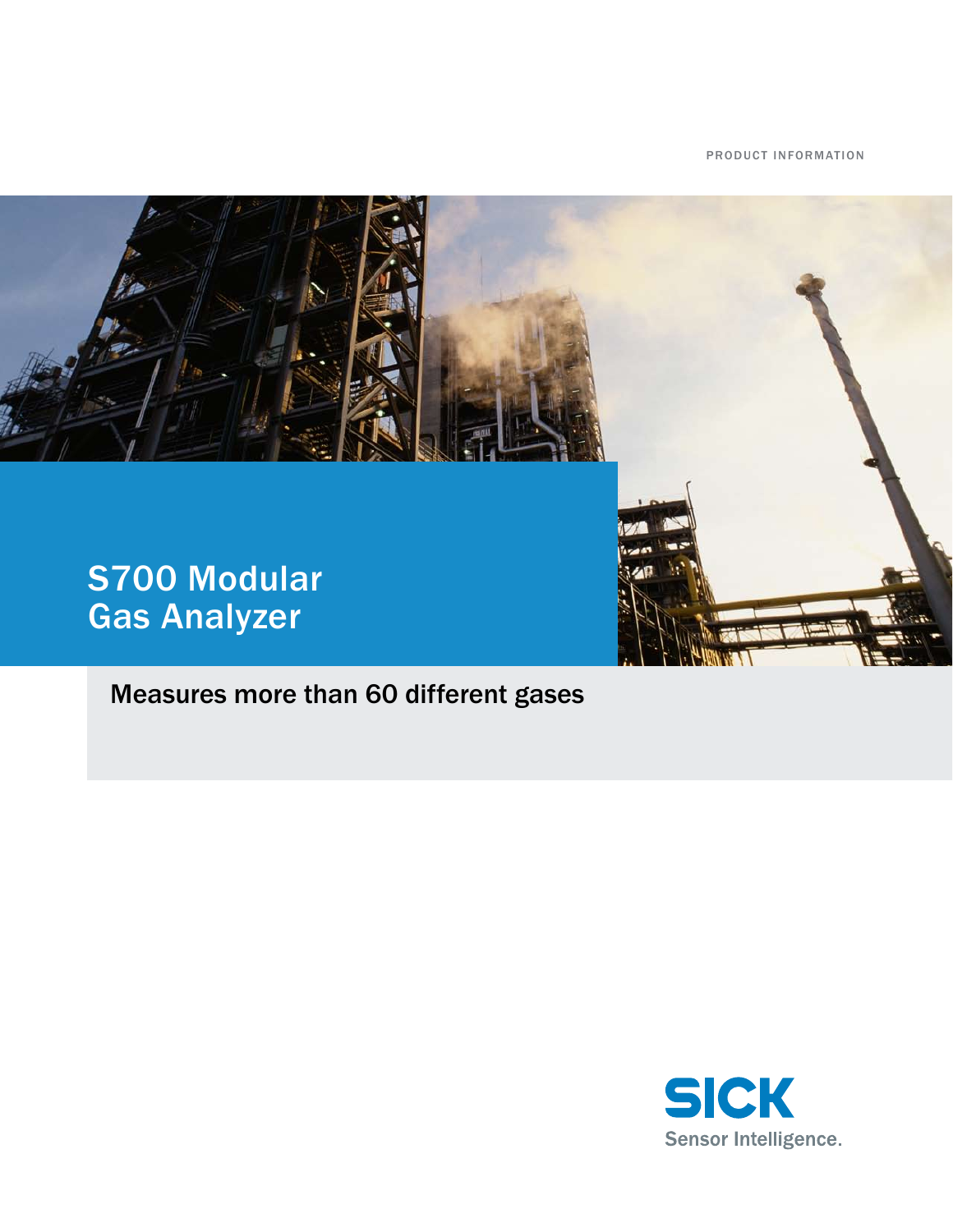## Modular +++ Superior Quality +++ Universal



## Typical Applications

- ✔ Chemical and petrochemical process gas analysis
- ✔ Ammonia or urea production
- ✔ Combustion and flue gas emission monitoring from power plants or waste incinerators
- $\blacktriangleright$  Low CO<sub>2</sub> in natural gas processing
- $\checkmark$  CO, SO<sub>2</sub>, NO and O<sub>2</sub> measurement in the cement plants at the kiln and pre-heater outlet
- $\vee$  CO measurement in the coal silos or coal mills for fire protection
- $\blacktriangleright$  Blast furnace top gas, coke oven gas, or heat treating furnaces in steel and metal production
- ✔ Workplace monitoring of blanketing gases in the semi-conductor industry
- $\blacktriangleright$  Air separation quality measurements

## Superior quality

- $\blacktriangleright$  High quality materials and design provide specific and stable measurements for long operational life
- ✔ Many fail-safe features standard to insure operational safety
- $\blacktriangleright$  Hardware test function allows operator to test hardware connections at the keypad making system installation easier.

### Modular design

- $\vee$  Up to 3 analysis modules in a single enclosure saves space and money!
- $\blacktriangleright$  Three different types of enclosures available for any installation area
- ✔ Calibration cuvette option saves money on expensive test gases for routine calibrations, can be initiated either manually or automatically.

## Universally adaptable

- $\blacktriangleright$  Measures more than 60 different gases, can be used in many different industrial applications.
- $\blacktriangleright$  Easy to understand menu with comprehensive help texts in 8 different languages including English, Spanish and French.



#### Our Expertise And Experience For Your Benefit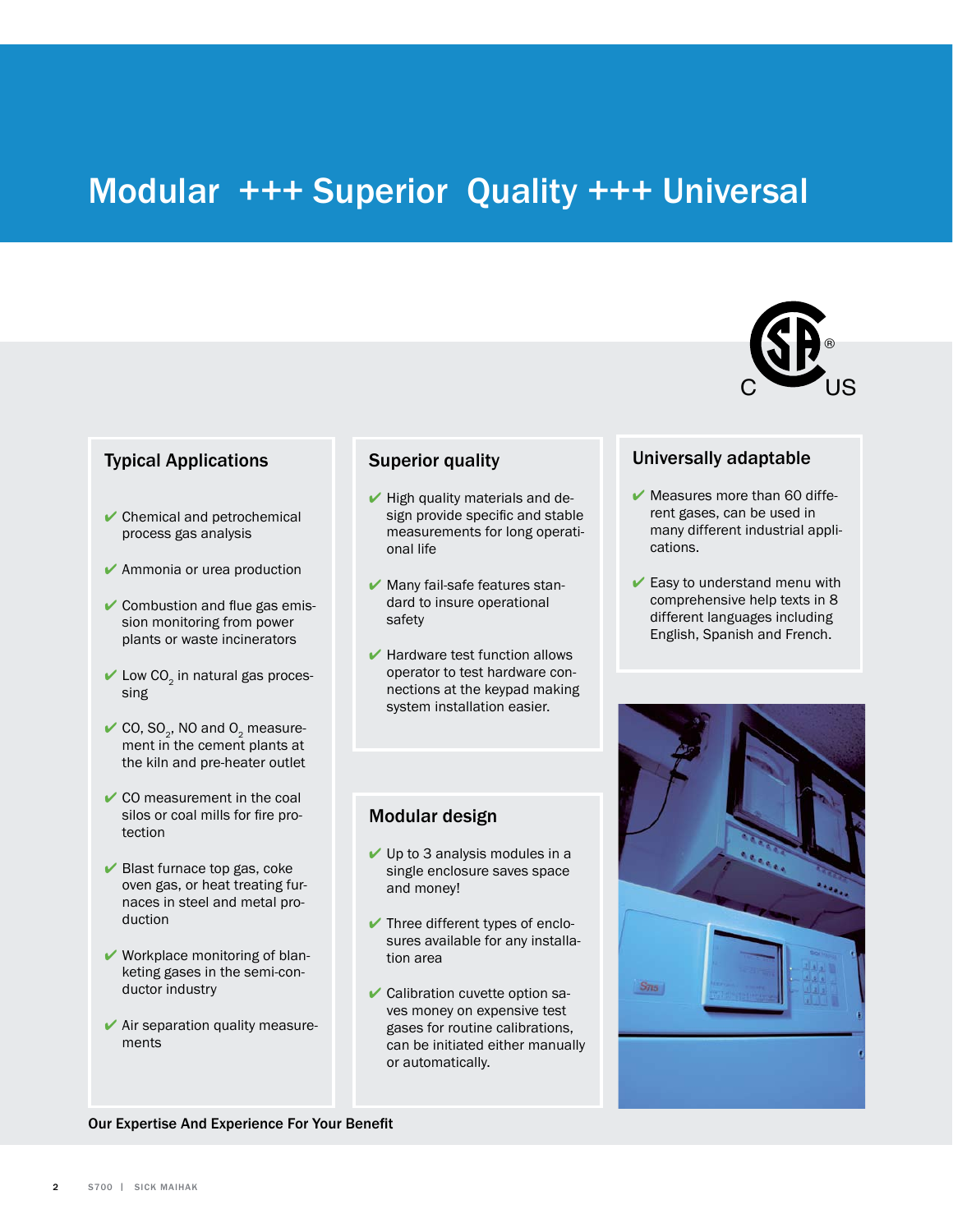

# Dimensional Drawings



<u>ञ्ज्</u>ड



Dimensions in mm (inches in parentheses)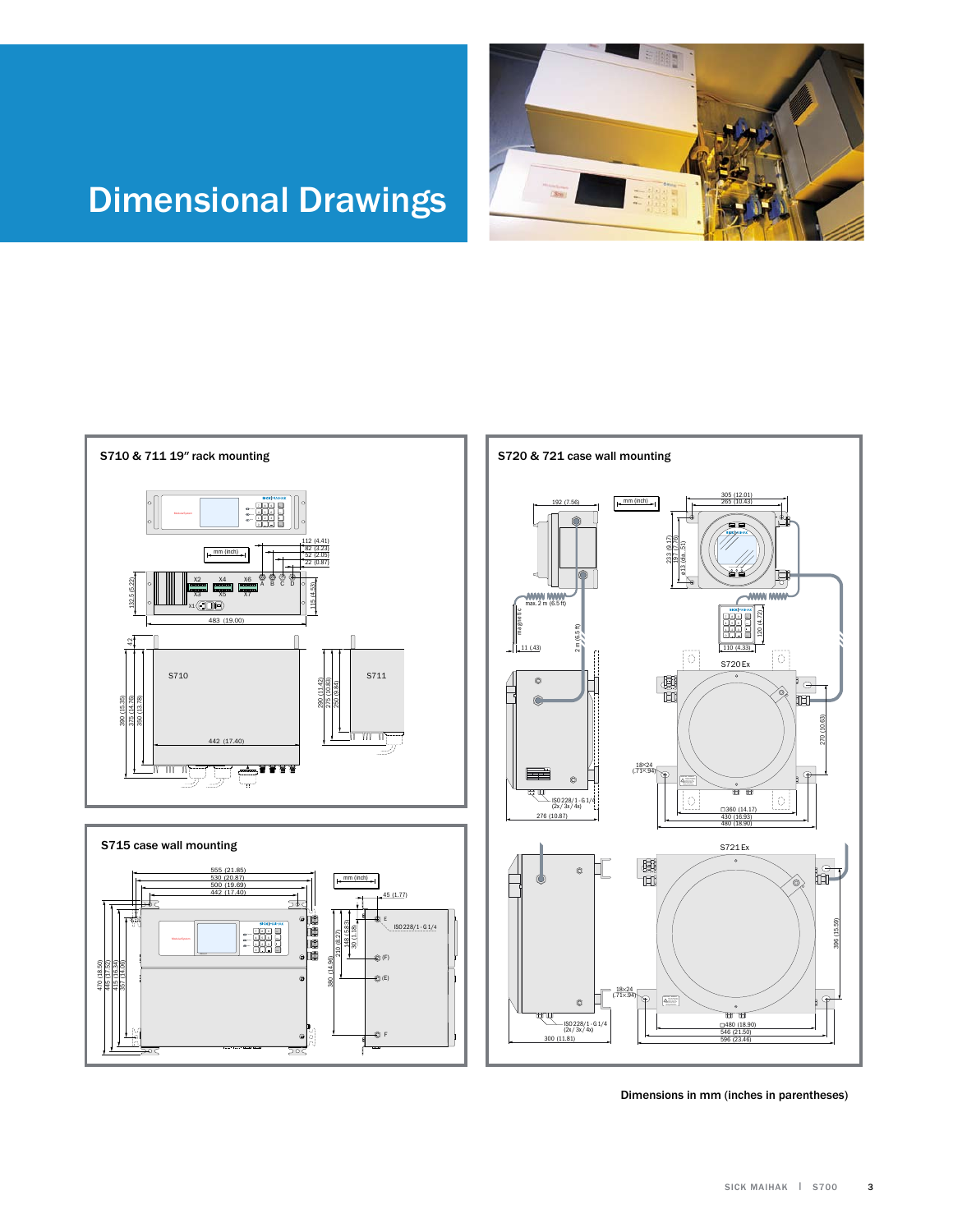## Technical Data

| S700 System                                      |                                                                                                                                                                                                                                  |                     |                                                                             |                                                      |                       |  |
|--------------------------------------------------|----------------------------------------------------------------------------------------------------------------------------------------------------------------------------------------------------------------------------------|---------------------|-----------------------------------------------------------------------------|------------------------------------------------------|-----------------------|--|
| <b>General Specifications</b>                    | <b>UNOR</b>                                                                                                                                                                                                                      | <b>MULTOR</b>       | <b>FINOR</b>                                                                | OXOR-P/OXOR E                                        | <b>THERMOR</b>        |  |
| Measuring components                             | Approx. 60 different gas compounds can be continuously measured including CO, CO <sub>2</sub> , CH <sub>4</sub> , NO, N <sub>2</sub> O, SO <sub>2</sub> ,<br>$H_2$ , O <sub>2</sub> , C <sub>n</sub> H <sub>m</sub> , Freon ect. |                     |                                                                             |                                                      |                       |  |
| Measuring ranges                                 | 2 ranges standard, normally 1:10 range ratio *2                                                                                                                                                                                  |                     |                                                                             |                                                      |                       |  |
| Detection limit % of range                       | $\leq 0.5\%$                                                                                                                                                                                                                     | $\leq 1\%$          | $\leq 1\%$ **                                                               | $\leq$ 0.5 % $^{**}$                                 | $\leq$ 0.5 % $^{**}$  |  |
| Non linearity % of range                         | $\leq$ 1 %                                                                                                                                                                                                                       | $\leq$ 2 $\%$       | $\leq 1.5$ %                                                                | $\leq 1\%$                                           | $\leq 1\%$            |  |
| Repeatablity % of FS                             | $\leq$ 1 % $^{*6}$                                                                                                                                                                                                               | $\leq$ 1 % $^{*6}$  | $\leq$ 1 % $^{*6}$                                                          | $\leq$ 1 % $^{\star_{6}}$                            | $\leq$ 1 % $^{*6}$    |  |
| Zero point drift                                 | $\leq$ 1% / week                                                                                                                                                                                                                 | $\leq$ 1 % / week** | $\leq 1\%$ / week**                                                         | ≤ 1 % / week <sup>*3/5</sup>                         | $\leq$ 1% / week      |  |
| % of lowest FS range<br>Span (sensitivity) drift | $\leq 1\%$ / week                                                                                                                                                                                                                | $\leq 1\%$ / week   | $\leq 1\%$ / week**                                                         | $\leq 1\%$ / week                                    | $\leq 1\%$ / week     |  |
| Response time                                    | Typically 3 sec                                                                                                                                                                                                                  | Max, 25 sec for     | Max, 25 sec for all                                                         | $\bullet$ < 4 sec OXOR-P                             | $< 20$ sec            |  |
|                                                  |                                                                                                                                                                                                                                  | all comp.           | comp.                                                                       | $\cdot$ typ. 20 sec OXOR E                           |                       |  |
| Sample gas flow                                  | 160  1330 cc/min                                                                                                                                                                                                                 |                     |                                                                             | 160  1000 cc / min <sup>*4</sup>                     | 160  1330 cc/min      |  |
| Warm-up time                                     | 45 min                                                                                                                                                                                                                           | 45 min              | 45 min                                                                      | 120 min (OXOR-P)                                     | 30 min                |  |
| Maximum sample pressure                          | 4.35 psig (1300 mbar) for all analysis modules                                                                                                                                                                                   |                     |                                                                             |                                                      |                       |  |
| Operating temperature range                      | 40  122 °F for all analysis modules                                                                                                                                                                                              |                     |                                                                             |                                                      |                       |  |
| Sample contacted parts                           | Viton B, PVDF, glass, 316 ti stst and gold for all IR analysis<br>Same as IRs + plati-<br><b>PVDF</b><br>modules<br>num & nickel                                                                                                 |                     |                                                                             |                                                      | Glass, 316 ti stst or |  |
| Signal outputs and interfaces                    |                                                                                                                                                                                                                                  |                     |                                                                             |                                                      |                       |  |
| Digital interface                                | Via RS 232 C uni or bi-directional interface with modified AK protocol or Modbus® protocol                                                                                                                                       |                     |                                                                             |                                                      |                       |  |
| Analog outputs                                   | Qty. 4, linear, isolated 4-20 mA outputs, max. load 500 $\Omega$                                                                                                                                                                 |                     |                                                                             |                                                      |                       |  |
| Analog inputs                                    | Qty. 2, 4-20 mA or 0-10 V input signals, selectable at time of order                                                                                                                                                             |                     |                                                                             |                                                      |                       |  |
| Digital outputs                                  | 8 relay contacts, 0.5A, 30 V logic (open or close) is user selectable + 8 transistor outputs,<br>50 mA, 48 V max                                                                                                                 |                     |                                                                             |                                                      |                       |  |
| Digital inputs                                   | 8 inputs, isolated with opto-couplers                                                                                                                                                                                            |                     |                                                                             |                                                      |                       |  |
| Power requirements and con-<br>sumption          | 115 or 230 V AC (+10,-15%) 48  62 Hz, max. 150 W, typically 50 Watts                                                                                                                                                             |                     |                                                                             |                                                      |                       |  |
| <b>Enclosures</b>                                | 710                                                                                                                                                                                                                              |                     | 715                                                                         | 720 Ex                                               |                       |  |
| Type                                             | 19" rack                                                                                                                                                                                                                         |                     | Wall mounting                                                               | Wall mounting                                        |                       |  |
| Protection class                                 | General purpose                                                                                                                                                                                                                  |                     | Nema 4 (IP 65)                                                              | Nema <sub>7</sub>                                    |                       |  |
| Area classification                              |                                                                                                                                                                                                                                  |                     | CSA approved, Class1,<br>Division 2/Zone2,<br>Groups ABCD, T6 $\circledast$ | ATEX approved<br>EEx d ia IIC T6 $\langle x \rangle$ |                       |  |
| Std. sample gas connections                      | 1/4 " Swagelok®<br>1/4" Swagelok®                                                                                                                                                                                                |                     |                                                                             | 1/4 " Swagelok®                                      |                       |  |
| Std. purge gas connections                       | % "Swagelok®<br>3/ <sub>8</sub> " Swagelok®                                                                                                                                                                                      |                     |                                                                             |                                                      |                       |  |
| Weight                                           | $22 - 40$ lbs                                                                                                                                                                                                                    |                     | $40 - 66$ lbs                                                               | $130 - 150$ lbs                                      |                       |  |

\* Depends on configuration

 $*2$  For FINOR ratio is 1:2, for MULTOR is 1:5 \*\* Double values for ranges < 2x smallest measuring range  $*$ <sup>4</sup> Flow dependancy < 0.2 vol % O<sub>2</sub> in specified range

 $*5$  OXOR E,  $\leq 2\%$  of lowest FS range/month

 $*3$  Or 0.05 vol% for ranges less than 5 % O<sub>2</sub>

\*6 At constant temperature and pressure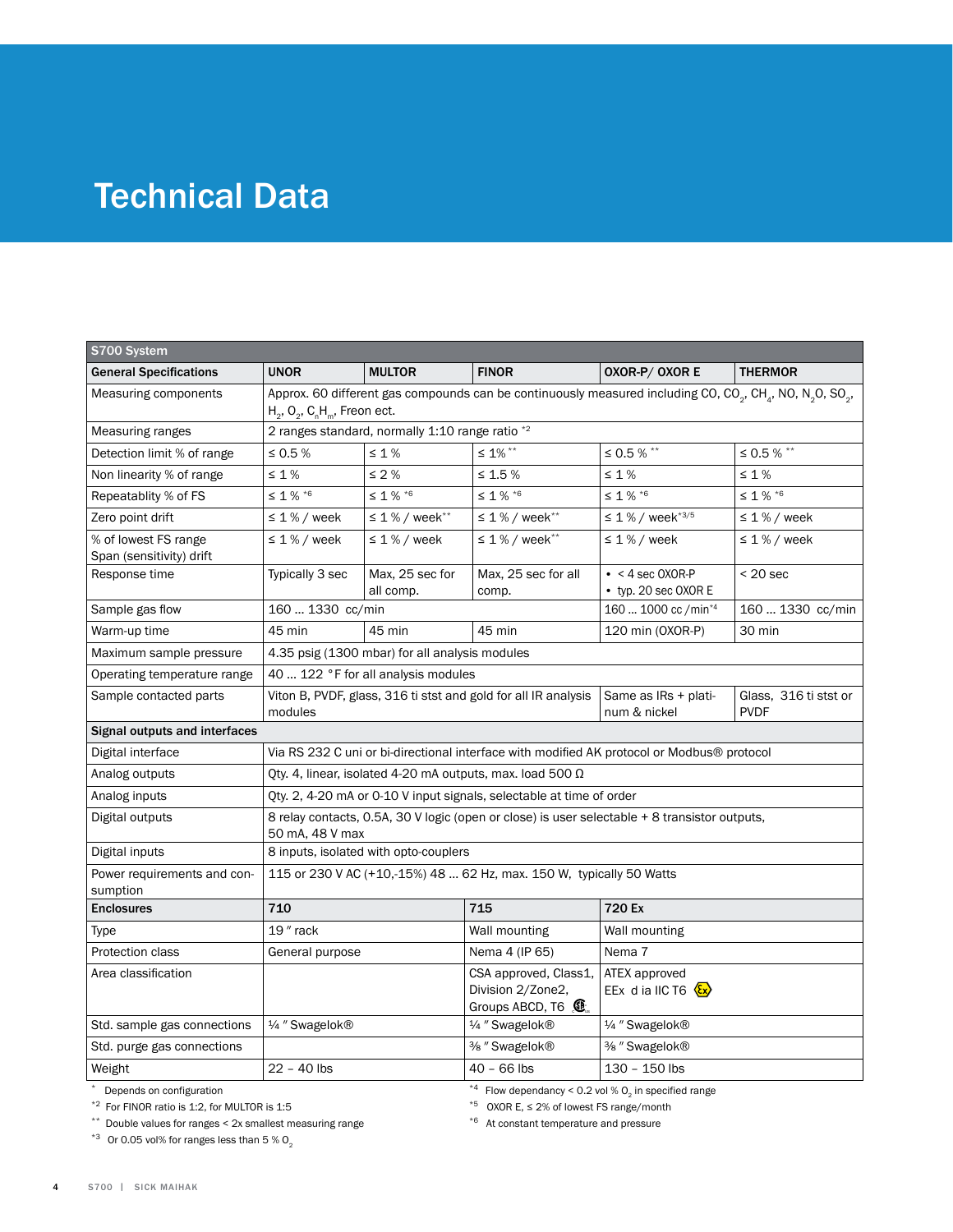## **S700 Design** Modular and customized



## Three types of enclosures available for maximum choice of installations

The choice of enclosure depends on installation requirements and environmental conditions:

- S710 19" rack mounted enclosure for general purpose areas
- S715 for rough ambient conditions or Class 1, Division 2/Zone 2 hazardous rated areas
- S720 Ex flame-proof enclosure for Zone 1 hazardous areas.

A maximum of five components can be measured with any one of the S700 modular analyzer systems, using a maximum of three of the analysis modules listed on the right.

## intelligent microprocessor control

- self-diagnostic
- internal watchdog functions
- The menu-driven operator interface with help text messages in eight different languages

## **Optionals**

- Built-in sample gas pump
- Internal stst tubing
- Calibration cuvette •
- Flow fault monitor
- Barometric or sample pressure correction

| Six modules    |
|----------------|
| providing over |
| sixty          |
| gas analyzing  |
| solutions      |

**SICK MAIHAK** Function Service Alarm

#### $8$  9  $5$   $\overline{6}$  $1 \mid 2 \mid 3$ 0 Esc Help Enter

## **MULTOR**

Multi-component NDIR gas analyzer can measure up to 3 IR components

## **UNOR**

Single component NDIR analyzer technology for selective measurement of every gas which absorbs energy in the infrared spectral range.

### **FINOR**

Infrared analyzer using the interference filter correlation (IFC) principle, can measure up to 3 gases

## **OXOR-E**

Measures O<sub>2</sub> using an electrochemical cell

## **OXOR-P**

Uses the paramagnetic measuring principle for  $O<sub>2</sub>$  measurement. Also available in solvent resistant or corosion resistant version

## **THERMOR**

Thermal conductivity detector for the measurement of binary or quasi binary gas mixtures, can be supplied with a special corrosion resistant cell

- Moisture detector
- Sample point switching
- Built-in flame arrestors